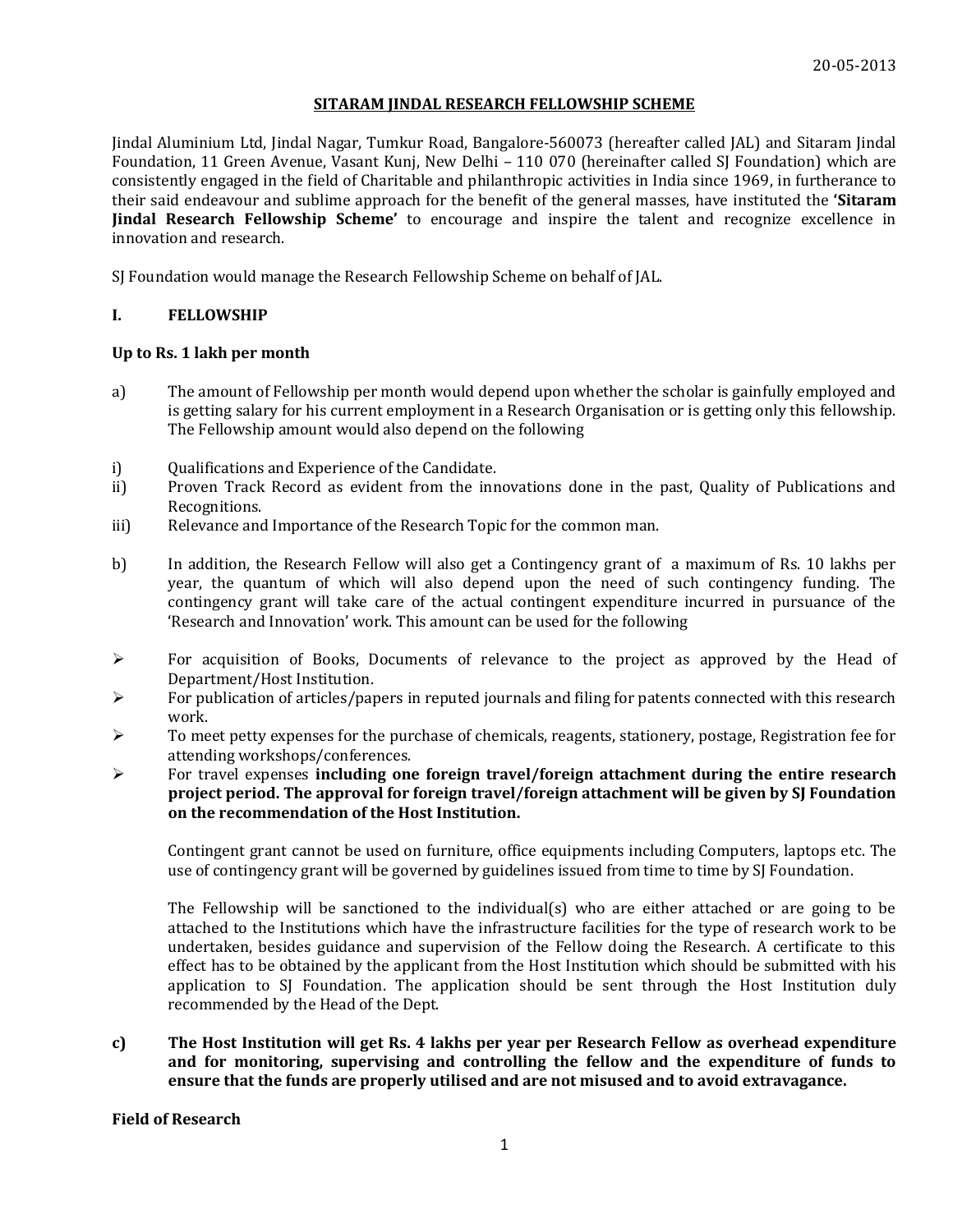The proposed area of research/work of the candidate could be in any of the following fields.

- i) Any field of Science in its broadest terms including (but not limited to) Engineering and Technology, Medicine including Indian Systems of Medicine with special emphasis on Naturopathy, Agriculture, Vet. Sc., Environment etc.
- ii) Innovative solutions to the problems faced by the country and the people of India in any field.
- iii) Towards poverty alleviation innovations to benefit the poor in a big way.

# **ELIGIBILITY**

- 1. Open to all Indians living in India or abroad. The Research work should be conducted in India. Persons of Indian origin who have acquired foreign nationality are not eligible.
- 2. Should have PhD or MD/ MS in Medicine or M Tech or equivalent, in the relevant field.
- 3. The subject of research should be absolutely non-controversial having no alignment towards or against a particular sect or religion or with any intent to propagate a particular ideology or concept directed to develop any religious, caste or communal feelings in the society.
- 4. The topic of study/research should be beneficial to the general populace of the country particularly to the under privileged and vulnerable groups.
- 5. The candidate should have proven high calibre academic and research track record as evident from the quality of publications, recognitions and intellectual property rights obtained.
- 6. a) The research fellows, who are employed by the Host Institution, should devote at least 50% of their time on research under this fellowship scheme.
	- b) All the other research fellows who are not employed by the Host Institution should carry out research continuously on full time basis under this fellowship scheme.
- 7. The candidate should not accept any other fellowship/scholarship or stipend except with the prior permission of SJ Foundation. The candidate may continue to get the salary, as permitted by SJ Foundation, from the institution where he is employed and where the research is being conducted.
- 8. The research fellow who is employed by the Host institution and is drawing salary from it, should get a "No Objection" letter from the institution stating that the institution has no objection to their employee undertaking research under this Fellowship Scheme.
- 9. The proposed research work should be original. The JAL/SJF will be immune and will stand indemnified in case of any legal infringement of copyright, patent and trademark and/or any other legal infringement committed by the candidate.
- 10. Preference will be given to 'Innovative Research' leading to tangible outcomes.

## **II DURATION**

Initially for 3 years which can be extended up to a maximum total of 6 years depending upon the quality and the quantity of the research work done so far, need for extension and the likely outcome of further research work. The SJ Foundation will take a decision on extension on the basis of the recommendations of the Head of Department and the Host Institution after evaluation by the experts, if considered necessary.

## **III APPLICATIONS**

- i) The application form (Annexure 'A') and all other relevant information can be downloaded from the "Sitaram Jindal Research Fellowship Scheme" website [www.sjfellowship.org](http://www.sjfellowship.org/)
- ii) The applicant will register himself and submit his application for research fellowship on the website of the Fellowship Scheme in the prescribed form (Annexure 'A') after getting the consent of the Host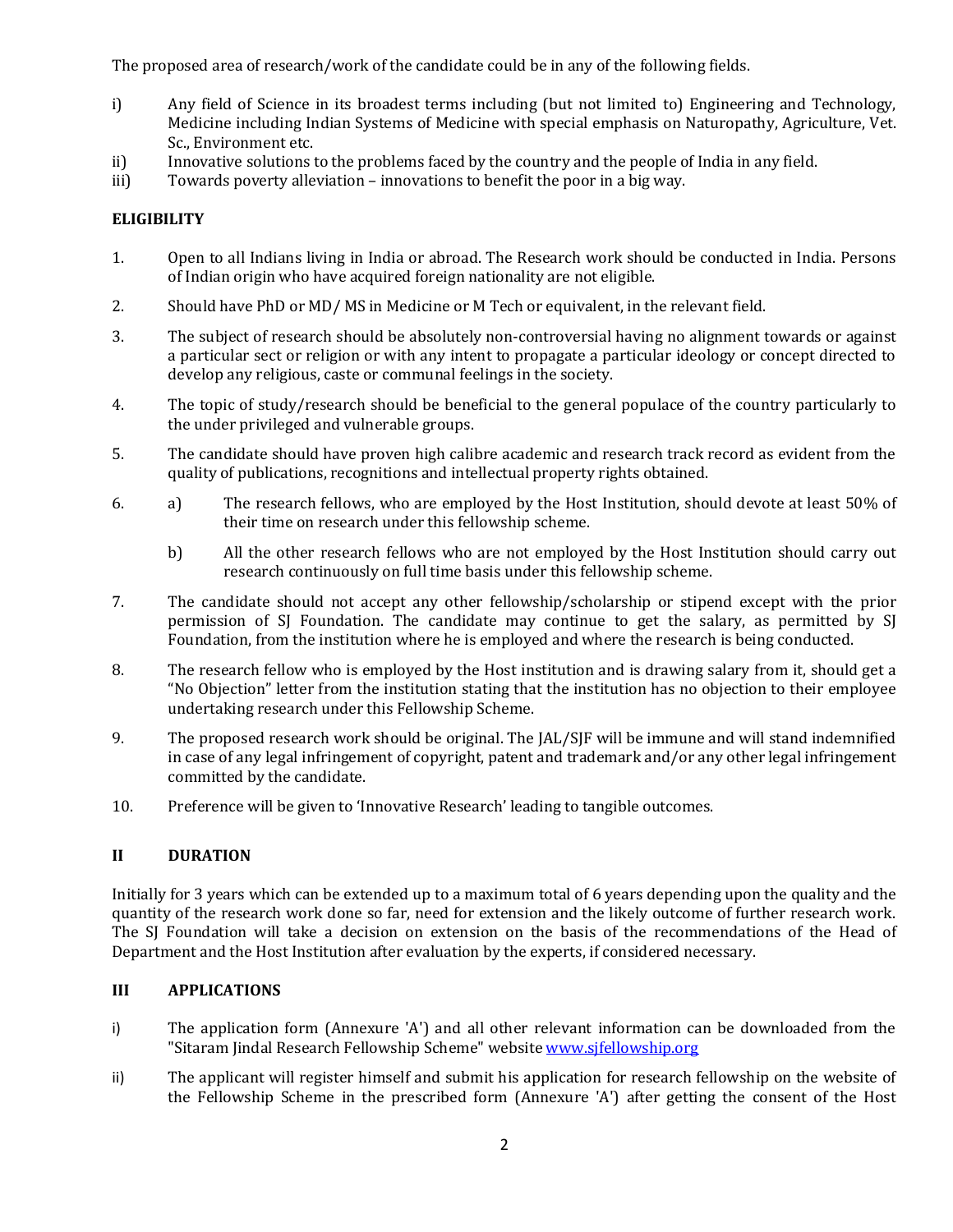Institution. He will also submit the signed hard copy of his application in the prescribed form along with attested copies of certificates/recommendations to the Host Institution.

- iii) Applications sent directly to SJ Foundation will not be considered.
- iv) The applications for fellowship can be sent any time of the year. There is no last date.
- v) The Host Institution will forward the hard copy of the application (Annexure 'A') received from the candidate after filling up Part-2 of the application form along with supporting documents duly signed by the Head of Dept. with their recommendation on their official letterhead to The Secy. General, Sitaram Jindal Foundation, 11, Green Avenue, Vasant Kunj, New Delhi-110070 by post.
- vi) The Host Institution will also register itself on the fellowship scheme website and recommend the application on the website also for further processing the application by SJ Foundation Secretariat.
- vii) The hard copies of the application and the host institution's recommendation on the hard copy are only for record. The processing of applications for research fellowship will be done only on the website of the fellowship scheme.

#### **IV HOST INSTITUTION**

- i) Institutions where relevant research activities are carried out.
- ii) Universities where facilities and guidance/supervision are available.
- iii) All National Laboratories, IIT's, IISc. Bangalore, CSIR and its laboratories/institutes, ICAR, IARI and all Agriculture research institutes under them, ICMR and Research Institutes and Laboratories under ICMR, CCRYN, BARC, Institutes related to atomic energy, TERI, organisations where research is done on environment, spirituality, culture and current problems being faced by the country and the people of India, TIFR, National Institute of Oceanography and any other institutes of standing where innovative research is conducted.
- iv) Major R&D Organizations.
- v) Space Commission, Atomic Energy Commission, Nuclear Power Corporation, NTPC, NHPC, ONGC, etc.
- vi) Companies registered under Indian Companies Act with a paid up share capital of not less than Rs. 50 Cr. or Turnover of not less than Rs. 1000 Cr. per year.
- vii) Reputed NGOs, having done/doing outstanding work for the mankind.
- viii) Spiritual/Religious organizations and bodies of social sciences enjoying integrity and popularity with large following.
- ix) The Host Institution should have the approval under section 35(2AA) or section 35(I)(ii) or section 35(I)(iii) of I.T. Act as applicable.
- x) The Host Institutions are expected to function independently and judiciously without being influenced/pressurised. They should keep in mind the following while recommending a candidate for fellowship.
- xi) Each Host Institution may host up to a maximum of 5 candidates every year.
- xii) The Host Institution should inform the candidate that the fellowship is sponsored by JAL/SJ Foundation and agree to extend full and whole hearted support in the conduct of the Research work in close cooperation with JAL/SJ Foundation.
- xiii) Normally the Head of the Host Institution should not recommend their own kith and kin. In case, this is unavoidable, the fact should be specifically brought to the notice of SJ Foundation.
- xiv) An MOU will be signed by the candidate, the host institution, Jindal Aluminium Ltd and Sitaram Jindal Foundation clearly indicating the responsibilities/ commitments on the part of the four parties.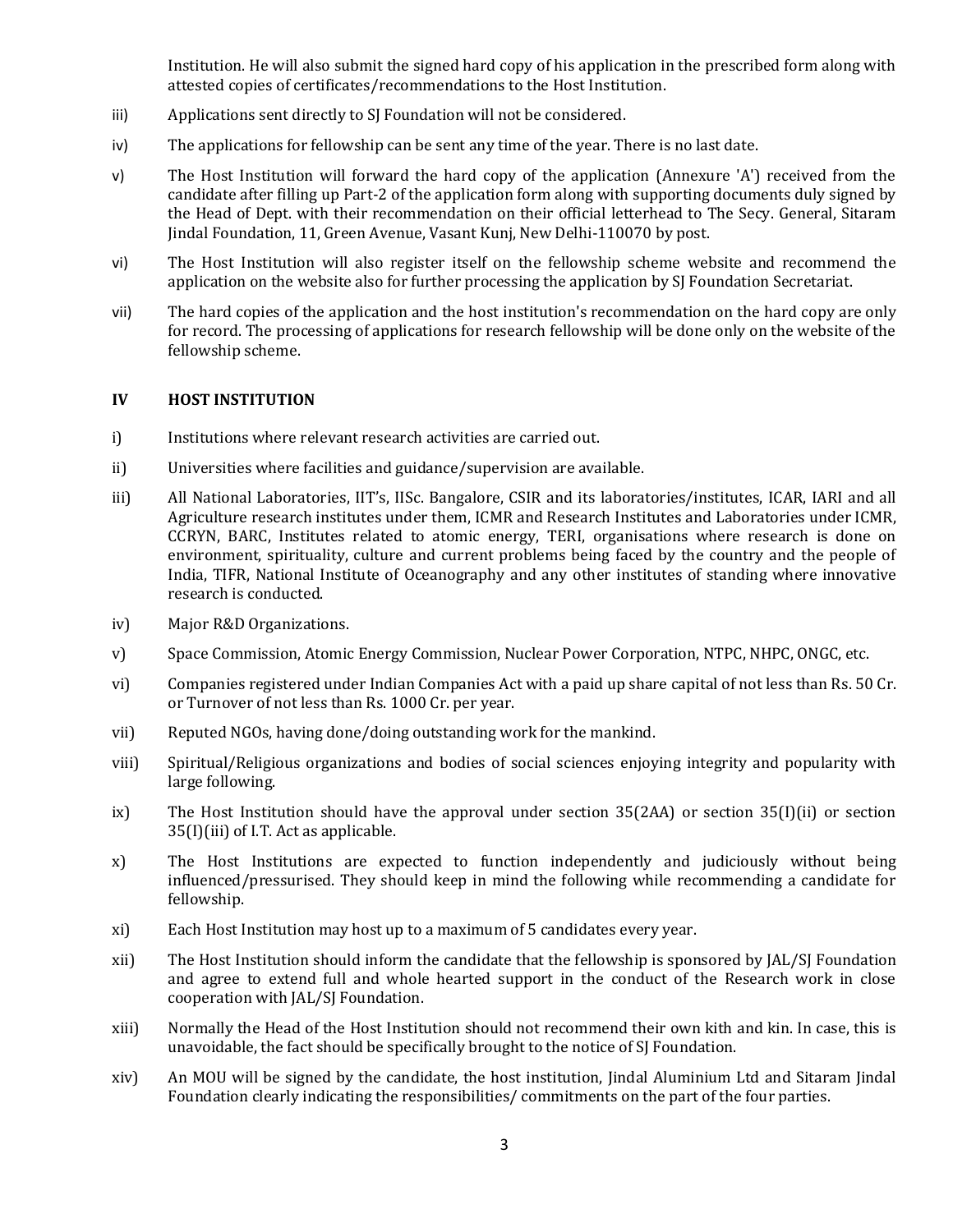## **V SELECTION PROCEDURE**

The selection process will be on a 3 tier system controlled by JAL/SJ Foundation.

- i) All proposals received will be acknowledged by email.
- ii) The secretariat of the SJ Foundation may forward any or all cases to one or more referees identifying the points on which their comments are required.
- iii) The referees will examine the proposal so received and offer the recommendations/findings on the suitability or otherwise of the proposal and will send it back to the SJ Foundation Secretariat. The referees and the secretariat may seek any information/clarifications from the applicant, head of dept. or the host institution or any other person deemed fit.
- iv) The secretariat will forward a synopsis of the proposals and the recommendations/findings received from the referees to the members of the Selection Committee. The Selection Committee will recommend whether the case is fit to be granted Fellowship and also recommend the fellowship amount per month and the contingency fund for the research work.
- v) The referees will be paid a suitable honorarium.
- vi) The synopsis of the cases approved by the Selection Committee along with a list of rejected cases with reasons shall be forwarded to SJ Foundation for final approval along with the quantum of fellowship per month and the contingency fund per year during the currency of the fellowship.
- vii) Mere application/correspondence with the host Institution /Selection Committee does not necessarily mean or imply that the individual shall be selected for the fellowship.
- viii) The decision on the selection or otherwise of research proposal would be sent to the Host Institution and the candidate by email. The secretariat will also send four copies of MOU duly signed to the Host Institution for getting the signatures of the research fellow and the competent authority of the Host Institution. The Host Institution will return two copies signed by all to SJ Foundation Secretariat.
- ix) The selection process shall be carried out throughout the year. There is no last date. The Selection Committee shall meet as often as necessary.
- x) The Selection Committee may call the candidate for a personal interview for which the candidate will be paid AC-3 Tier return train fare from their place of residence. The referees may also be invited to attend the personal interview if considered necessary by the Selection Committee.
- xi) The selection will be based on the scrutiny of academic/research achievements and documentary evidence and the importance/relevance of the research work to be carried out, the expected outcomes and the performance of the candidate in the interview, if conducted. Proven track record of high calibre as revealed by the academic performance and publications/recognitions and the relevance of the research topic would broadly guide the Selection Committee in taking their decision.
- xii) The criteria for selection for fellowship is:
	- a) The quality of candidate's work and the extent of creativity and promise shown.
	- b) The sense that the fellowship would make a difference.
	- c) The importance of the Research work for the benefit of the society.
- xiii) The number of candidates to be selected for the fellowship may vary from year to year. The number in the first year would be 20. The number of fellowships can be revised by JAL/SJ Foundation at any time depending upon the availability of funds.

### **VI SELECTION COMMITTEE**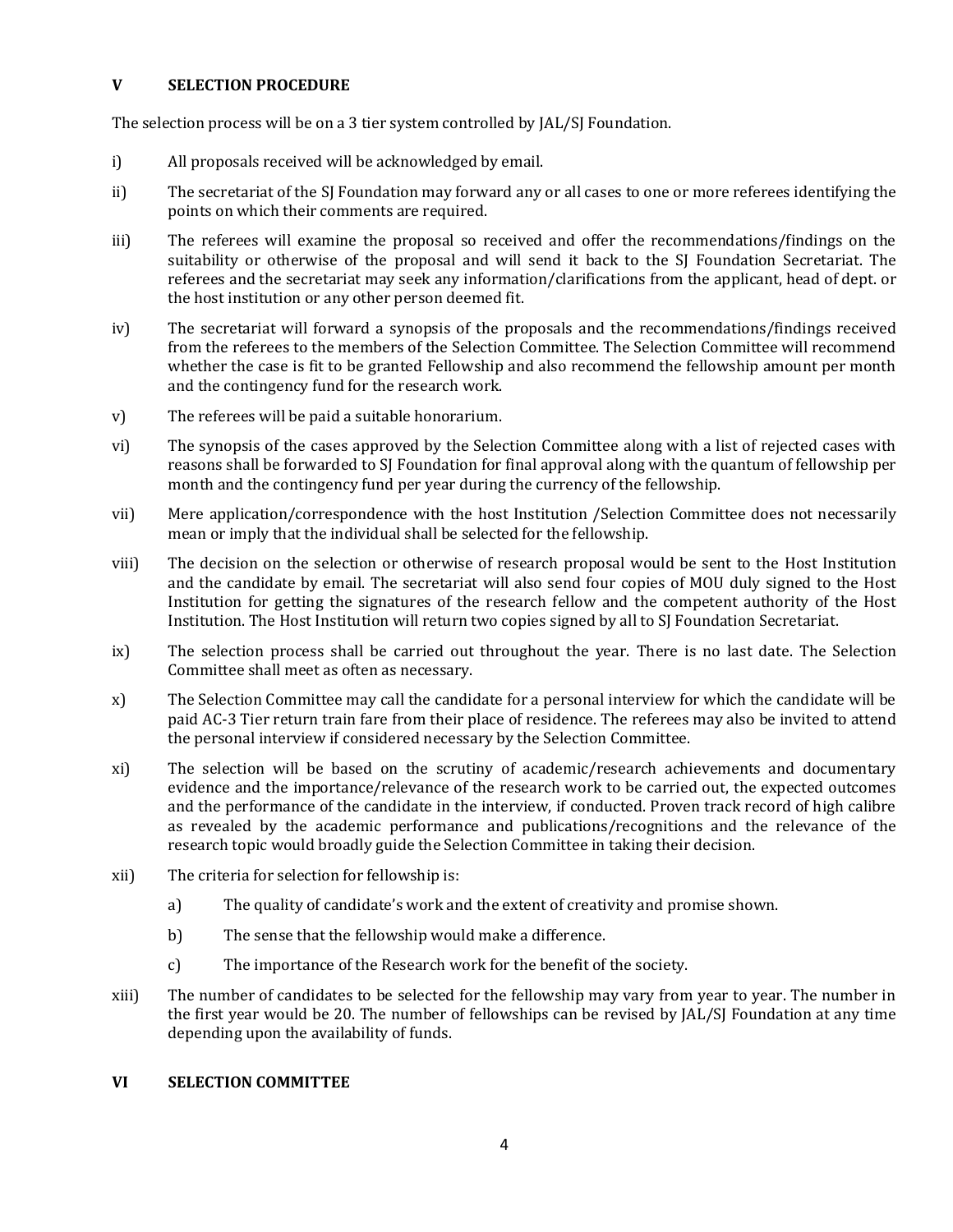- i) The Selection Committee will consist of the Chairman, the Vice Chairman, two other members and the Secy. General of SJ Foundation as member secretary. SJ Foundation Secretariat will keep a panel of experts in various fields for nomination in the selection committee. The experts from this panel will be invited to be members of the selection committee. These members of selection committee may change depending upon the field of research activity proposed by the candidate for research fellowship.
- ii) The quorum of the meetings of the Selection Committee shall be 3.
- iii) The decision of the Selection Committee shall be by consensus. However, in case of divergent opinion, such cases may also be sent to SJ Foundation along with the differing opinion provided at least two members support the recommendation.
- iv) SJ Foundation shall nominate the chairman, Vice Chairman and the other members of the Selection Committee. SJ Foundation can also change at any time any of the members/chairman/Vice Chairman of the selection committee without assigning any reason.
- v) The tenure of the Chairman and the Vice Chairman of the Selection Committee shall be one year which can be extended up to maximum of 5 years. The other two members of the Selection Committee will be appointed for the particular meeting(s) related to their subject.
- vi) The members of the Selection Committee may visit the place of work for actual review of the research study being carried out by the candidates. The candidate and the host institution are expected to furnish all information and cooperate.
- vii) The list of candidates recommended for the fellowship by the Selection Committee along with a synopsis of the topic of research, the fellowship and the contingency grant recommended and also the list of all rejected cases with brief reasons for rejection would be sent by the Secretary General to SJ Foundation for approval. The decision of SJ Foundation would be final.
- viii) The members of the Selection Committee shall be paid a suitable honorarium.

# **VII DISBURSEMENT PROCEDURE**

- i) The fellowship and the contingency grant shall be paid in instalment to the Host Institution subject to periodical review. The first instalment shall be paid after the receipt of joining report of the research fellow. Subsequent instalments will be released after the receipt of statement of a/c of utilization of the previous instalment. The **Host Institution will make monthly payments to the Research Fellow for the Fellowship Amount** and spend from the contingency grant as and when required. While making monthly payments to the research fellow, the host institution shall inform the research fellow that the fellowship amount being paid to him is sponsored by JAL/SJ Foundation and also the spirit behind the fellowship scheme. The host institution shall be responsible for proper utilization of grant and for rendering accounts to the secretariat of the SJ Foundation.
- ii) The statement of a/c duly certified by the auditors of the host institution should be sent to the SJ Foundation's secretariat every year. Unspent balance of the contingency grants and the Fellowship amount lying with the host institution at any time due to termination/resignation of the research fellow or completion of tenure must be refunded to SJ Foundation immediately. Books and documents acquired for the grant will be the property of host institute after completion/discontinuation of research work.
- iii) The funds will be transferred to the host institution by electronic transfer which may return the money if it is not satisfied with the performance of the research fellow.

# **VIII AUDIT**

The host institution will keep separate accounts for this fellowship scheme. These accounts will be audited annually by the independent auditors of JAL/SJ Foundation. The auditors, shall at all times, enjoy free access to all the books, documents and accounts of this fellowship scheme in the host institution. SJ Foundation can also depute these auditors at any time of the year for special audit, if considered necessary by them.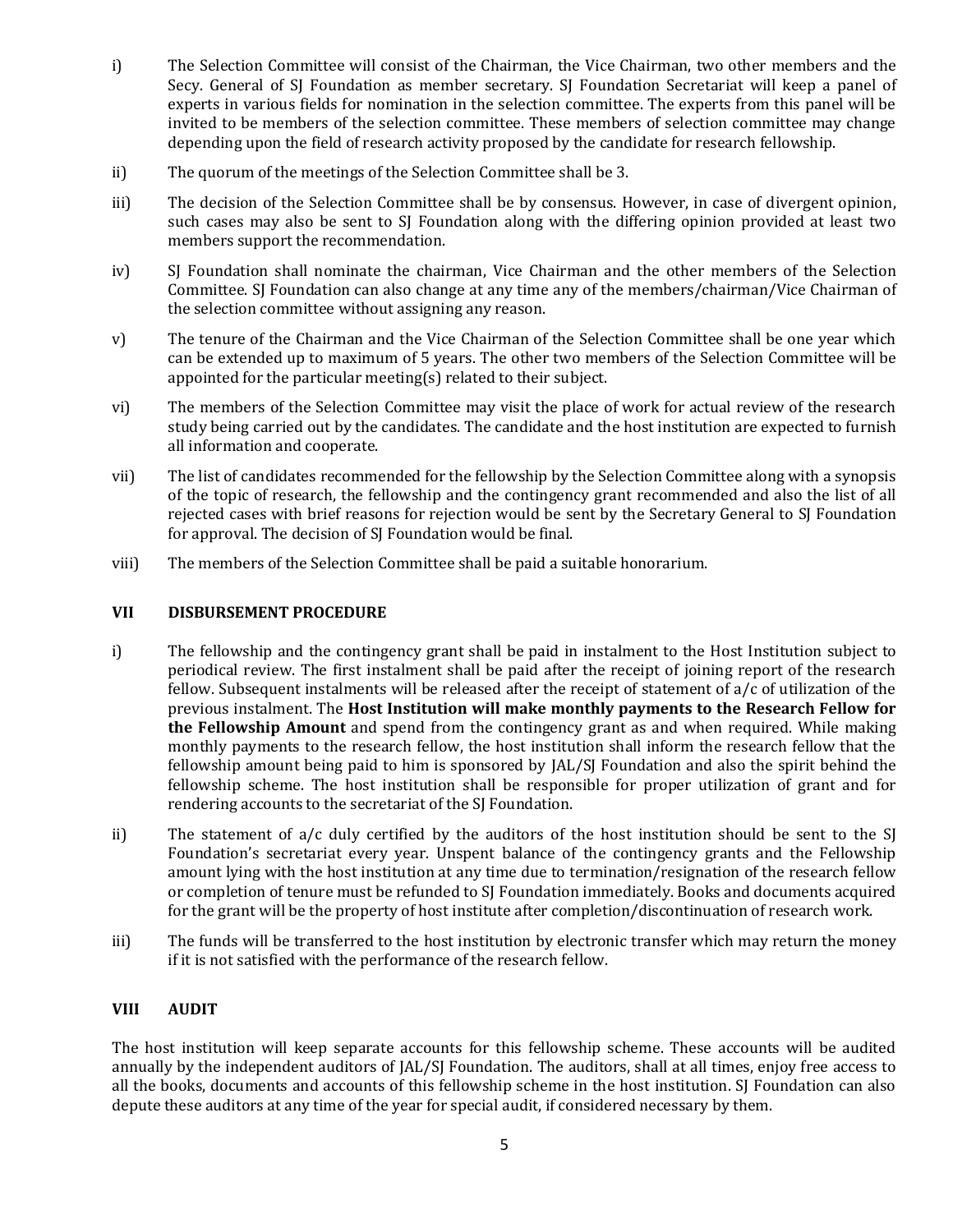## **IX GENERAL**

- i) The research work should make a marked contribution in the specified field and should be beneficial to the society.
- ii) The unsuccessful candidates of any particular year will not be eligible for sponsorship in the two succeeding years.
- iii) If the research fellow is found to be lacking in research aptitude or negligent in his/her research assignment, the head of department may inform the host institution and the secretariat that the work done is found to be unsatisfactory. The fellowship will be terminated by SJ Foundation on the recommendation of the head of department / host institution/JAL.
- iv) The fellowship can be terminated if the particulars given in the application form for fellowship are found to be incorrect or false.
- v) JAL/ SJ Foundation reserves the right to terminate the fellowship at any time without assigning any reason and no person or institution or any other entity can object to the same.
- vi) In the event of the research fellow leaving the project before completion of the research project without prior permission of SJ Foundation, he/she will be required to refund the entire fellowship and contingency grant from the date of joining to the date of leaving the fellowship.
- vii) The contingency grant should not be used to build up basic facilities in a research lab nor should it be used for personal payments to the members of regular staff of the organization where the research is carried on or for personal expenditure of the research fellow or his family members. The host institution will submit a certificate to this effect to SJ Foundation before 30<sup>th</sup> April for the year ending 31<sup>st</sup> March every year.
- viii) The research work shall be evaluated/monitored by JAL/SJ Foundation. The secretariat of the foundation may also send, where ever necessary, its officers to review the work of research in the institute where the research fellow is working. The secretariat of SJ Foundation may also directly seek clarifications from the research fellow about the research work done by him.
- ix) The research fellow shall submit annual progress reports through the head of department and the host institution along with their appraisals. The research fellow shall also directly report to SJ Foundation about the progress made by him in research once in three months.
- x) The continuation of fellowship for each year will depend upon the progress of work. The failure to submit the Annual Progress report in time may necessitate the termination of fellowship. In case of unsatisfactory progress/performance, JAL/SJ Foundation may discontinue the fellowship.
- xi) The Annual Progress report should contain complete details like time devoted, efforts in attaining the target, intermediate results with reference to the agreed milestones unforeseen problems, if encountered, and how such problems can be solved. The yearly progress report should be exhaustive and meaningful.
- xii) The Annual Progress will be evaluated by the selection committee which will send its recommendations in respect of undeserving cases to the Secretariat who will withhold the next payment forthwith. The selection committee would send the list of approved cases also to the secretariat. The annual progress reports may also be referred to referees for evaluation.
- xiii) The secretariat and the Selection Committee shall monitor all cases after payment of first instalment of fellowship and keep track of progress achieved by the research fellow in pursuing the research and keep JAL/SJ Foundation periodically informed.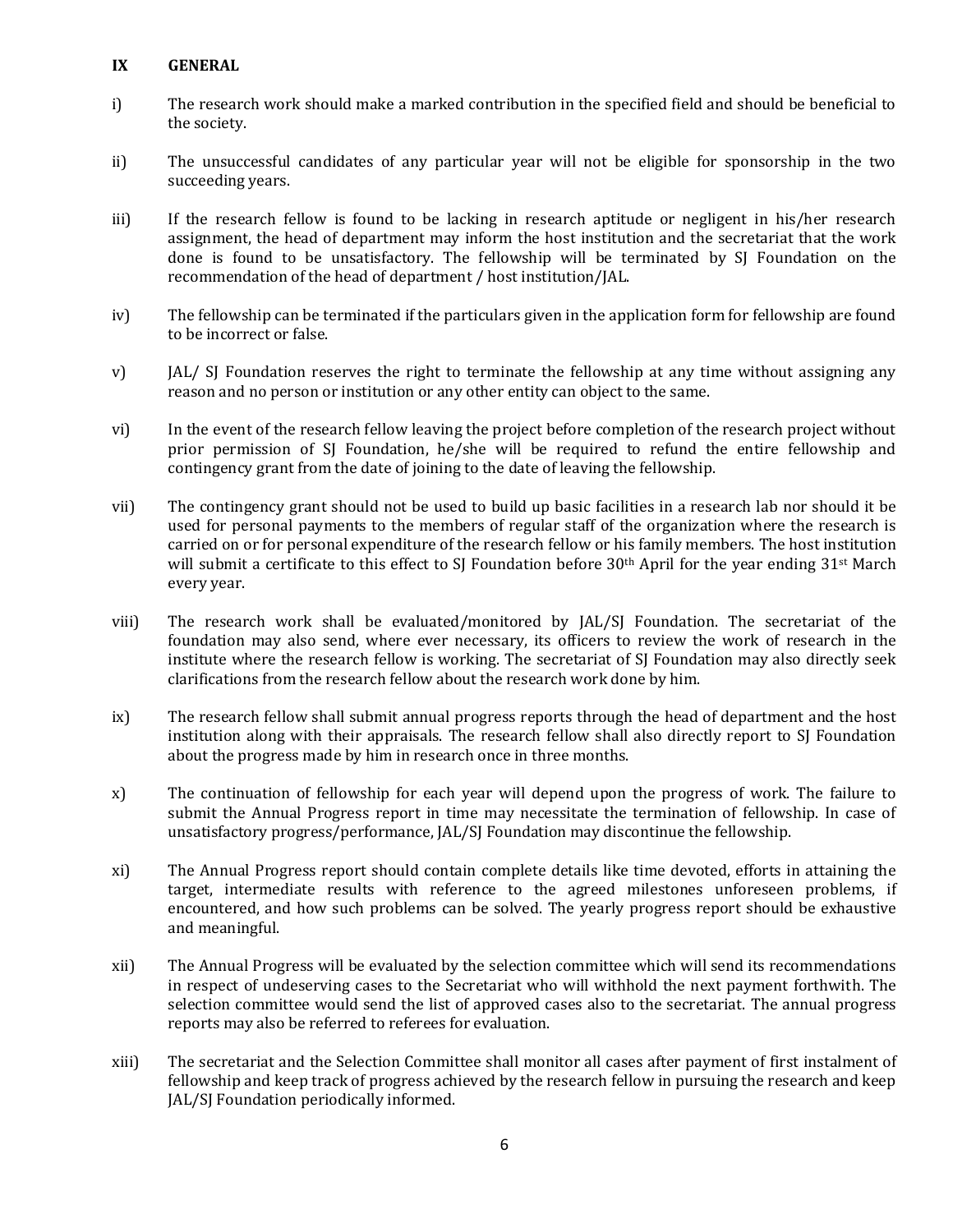- xiv) The secretariat, the referees and the selection committee shall exercise their duties with a sense of fair play, justice and commitment to see that the fellowship is not misused by anyone and no deserving person is unnecessarily debarred or deprived of the fellowship.
- xv) JAL/SJ Foundation reserve the right to inspect, check and review the work carried out by the research fellow as and when it feels necessary and take action accordingly.
- xvi) The completion of the work should be intimated immediately to the secretariat of SJ Foundation by the individual and the host institution and the final report of the research work should be submitted within two months of the date of completion of the research project.
- xvii) In case, results are achieved before time and the project is completed before three years, the individual can continue to get the fellowship with the approval of SJ Foundation during the remaining period provided he takes up any other project falling within the ambit of the scheme.
- xviii) The commercial exploitation of the results and the patent rights arising out of the Research project can be made only with the prior consent of SJ Foundation. In the event of commercial exploitation of such patents, SJ Foundation will be entitled to get  $1/3^{rd}$  of the net income from out of commercial exploitation of patents/IP rights as donation.
- xix) Any publicity/pressure/approach at any stage directly or indirectly to a member of Selection Committee or JAL/SJ Foundation shall disqualify the candidate.
- xx) If any case of favouritism, manipulation, false information comes to notice of JAL/SJ Foundation, it can take action against the person/authority concerned including discontinuation of the fellowship and recovery of money disbursed.
- xxi) If during the currency of the fellowship it is noticed that the research is suffering due to friction/noncooperation/lack of adjustment between the research fellow and the institution, the fellowship shall be stopped forthwith besides other action unless the fellow finds another institution up to the satisfaction of the SJ Foundation for pursuing his research. The fellowship can be transferred from one host institute to another in special circumstances with the approval of JAL/SJ Foundation.
- xxii) The research fellows should not take up or engage in any service/assignment/work/business other than the one already declared and approved. Any contravention may lead to the research fellow being asked to pay back the entire fellowship money with interest in addition to other action.
- xxiii) a) The research fellow must send a detailed consolidated report of the research work done during the entire period of fellowship on completion of tenure/resignation/termination of fellowship through the head of department to SJ Foundation within two months along with all publications made.
	- b) The sponsor as well as the foundation should be informed in advance of such discontinuation. Abrupt discontinuation of the research work without advance information to SJ Foundation may lead to legal action.
	- c) Once the research fellow accepts the fellowship, it is incumbent on him/her to continue the research till its successful completion/achievement
- xxiv) In case of female research fellow, maternity leave may also be admissible.
- xxv) The research fellow should keep SJ Foundation informed about his getting higher degrees, submission of thesis/publication of papers etc. Copies of such papers should be sent to SJ Foundation.
- xxvi) The financial support given by JAL/SJ Foundation should be acknowledged in all the publication/research papers made by him.